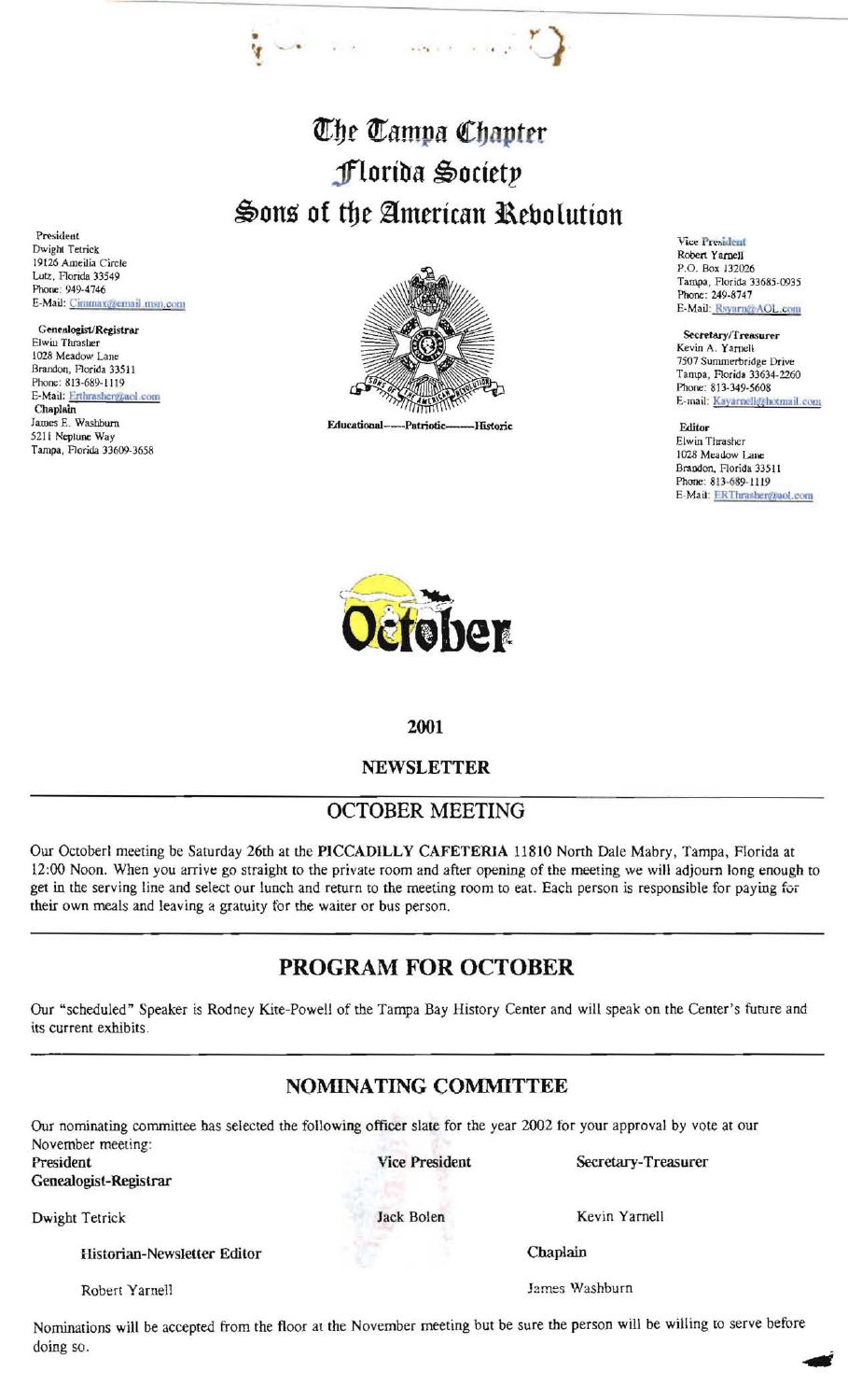

#### **Minutes of the Sept. 15,2001 meeting of the Tampa Chapter SAR**

President Tetrick called the meeting to order at 12:02. Jack Bolen offered the invocation. Vice President Yarnell led the pledge to the flag and the President led the pledge to the SAR

Members present: Claude Ritchie, Marty Miller, Elwin Thrasher, Cy Gamber, Dwight Tetrick, Fred Patton, Richard Warner, Jack Bolen, Bob Yarnell, and Kevin Yarnell.

Welcome guests: George Brooks, Lorain Moon, Janet Tetrick, June Bolen, Fimi Ritchie, June Patton, and Dan Stutzsman

The SAR membership approved the minutes of the May meeting as published in the newsletter. The treasurer reported a balance of \$2,333.31.

The secretary read a thank you note received from Zachariah Lakel, our Knight Essay contest winner in regard to his attendance at our May meeting and the  $2<sup>na</sup>$  place state award that was presented at that time. President Tetrick announced that the National Society had approved Michael Mitcham for membership. We hope to present his certificate at the October meeting. The president formally presented a membership certificate to Fred Patton who was sworn in at the May meeting.

The annual picnic with the CAR has been moved from October to November. The arrangements will be announced at the October meeting

President Tetrick presented a Meritorious Service Award to Kevin Yarnell for service to the chapter.

There being no other business the meeting recessed for lunch.

President Tetrick reconvened the meeting and introduced Vice President Yarnell who in turn introduced our guest speaker, George Brooks. George is a former president of the Tampa Chapter SAR. It was under his leadership that the chapter began to make a significant effort to improve the quality of our monthly programs. George delivered a wonderful talk on the Battle of Ramsour's Mill. The revolutionary battle is significant in that it involved no regular soldiers on either side. George was able to take the membership through the conflict and added stories derived from his visit to the battlefield. The talk was very well received by the membership. President Tetrick then swore in Richard Warner as a new member of the society and presented him with his membership certificate

Janet Tetrick won the 50/50. \$6.00 was thus added to the treasury.

President Tetrick led the recessional and Jack Bolen gave the benediction. The meeting adjourned at 1:55.

Respectfully submitted,

Kevin Yamell Chapter Secretary



**Past President** George **Brooks**  At our September meeting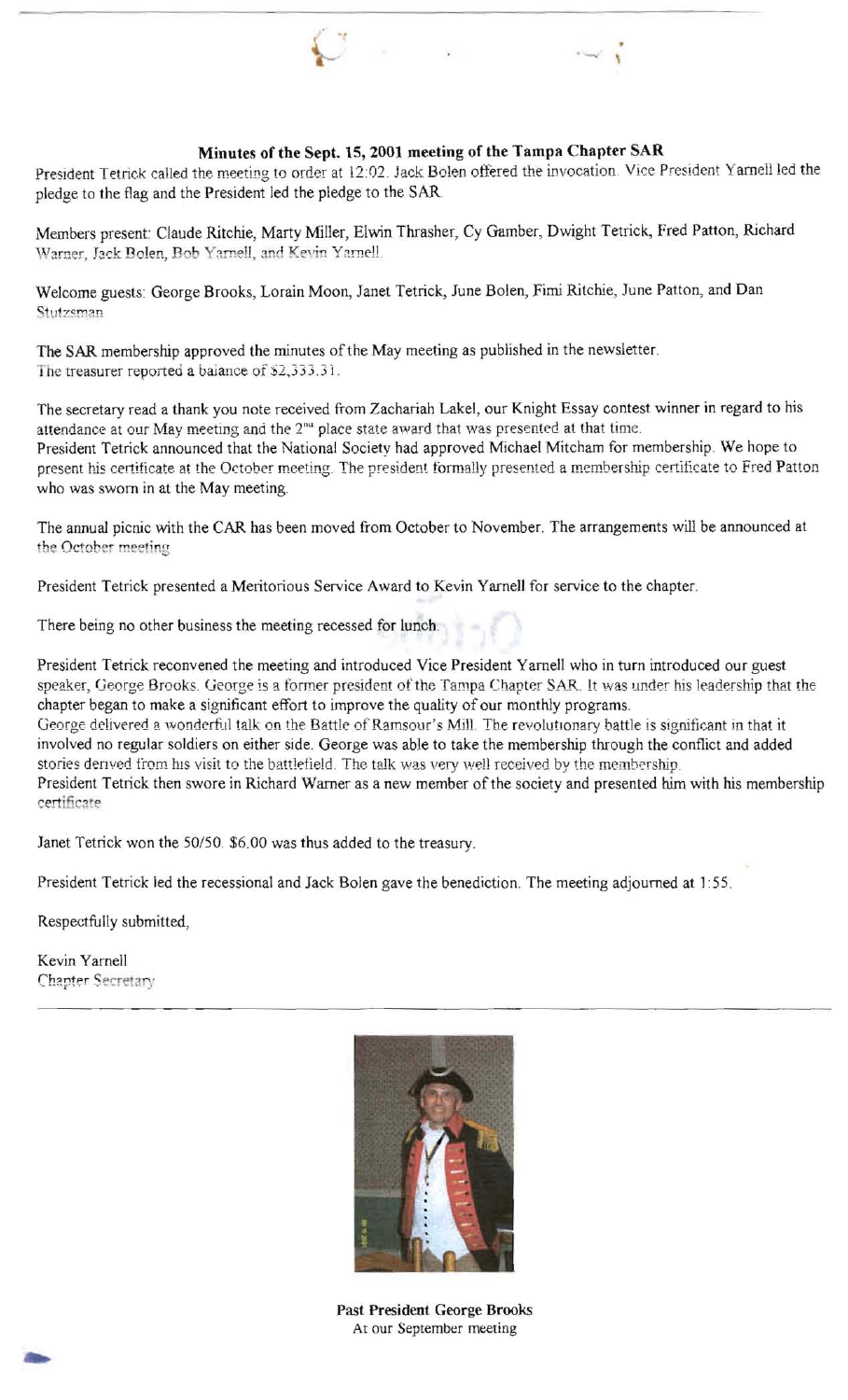

President Dwight Tetrick's wife Jannet and Past President George Brooks (shown below) found in researching their lineage that they were distant cousins.